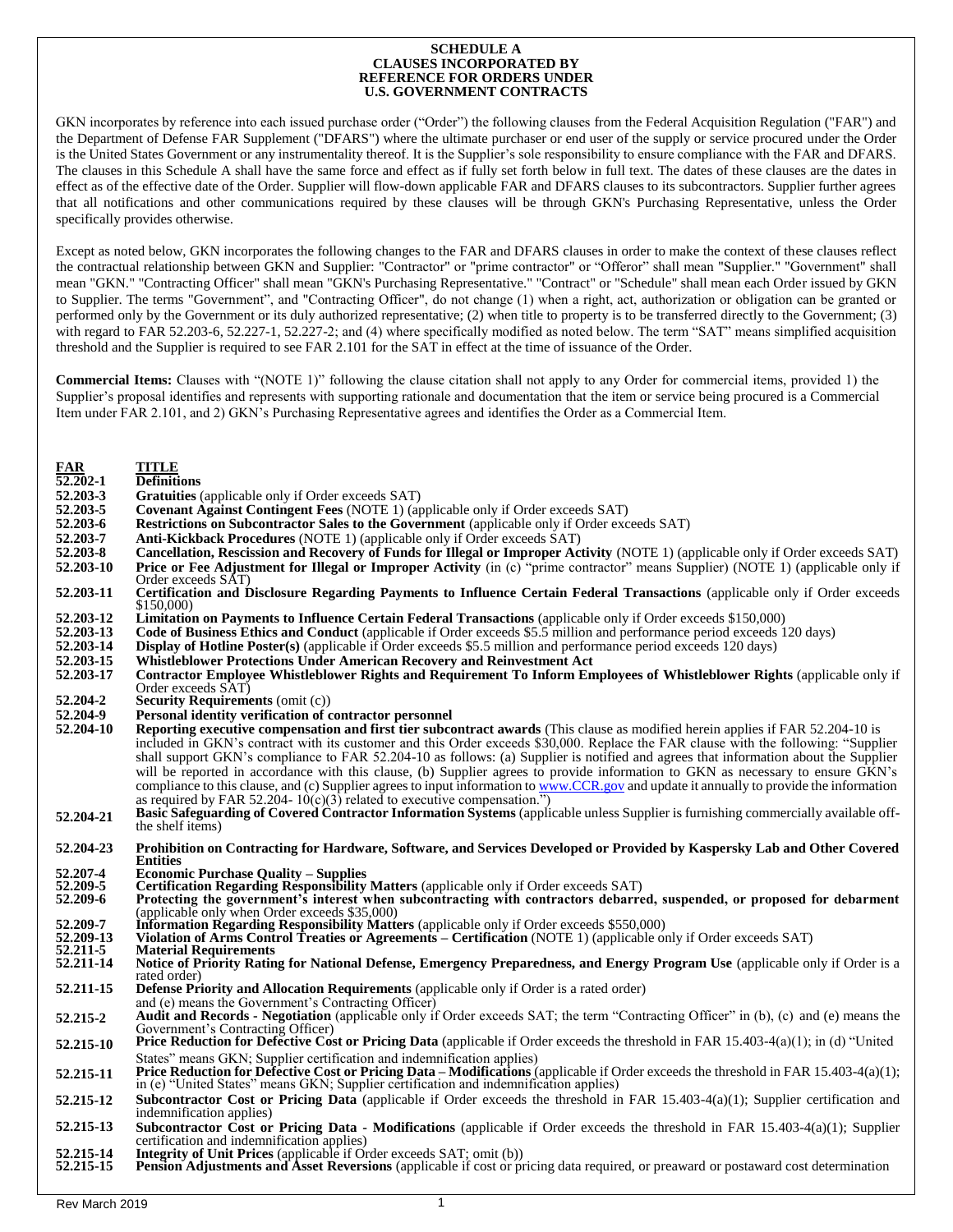|                          | subject to FAR Part 31)                                                                                                                                                                                                                                                         |
|--------------------------|---------------------------------------------------------------------------------------------------------------------------------------------------------------------------------------------------------------------------------------------------------------------------------|
| 52.215-16                | <b>Facilities Capital Cost of Money</b> (Applicable if Order subject to FAR subpart 31.2)                                                                                                                                                                                       |
| 52.215-17                | <b>Waiver of Facilities Capital Cost of Money</b>                                                                                                                                                                                                                               |
| 52.215-18                | Reversion or Adjustment of Plans for Post-Retirement Benefits (PRB) Other Than Pensions (applicable if cost or pricing data<br>required, or preaward or postaward cost determination subject to FAR Part 31)                                                                    |
| 52.215-19                | Notification of Ownership Changes (applicable if cost or pricing data required, or preaward or postaward cost determination subject to                                                                                                                                          |
|                          | FAR Subpart 31.2)                                                                                                                                                                                                                                                               |
| 52.215-20                | Requirements for cost or pricing data or information other than cost or pricing data (applicable for Commercial Items)                                                                                                                                                          |
| 52.215-21                | Requirements for cost or pricing data or information other than cost or pricing data - MODS (applicable for Commercial Items)                                                                                                                                                   |
| 52.215-22                | Limitations on pass-through charges – identification of subcontractor effort (Applicable when 52.215-23 applies) (NOTE 1)                                                                                                                                                       |
| 52.215-23<br>52.216-7    | <b>Limitations on pass-through charges</b> (applicable as specified in FAR 15.408 (n)(1)) (NOTE 1)<br><b>Allowable Cost and Payment</b>                                                                                                                                         |
| 52.217-6                 | <b>Option for Increased Quantity</b> ("Schedule" means Order; written notice within reasonable time determined by GKN)                                                                                                                                                          |
| 52.217-7                 | Option for Increased Quantity-Separately Priced Line Item ("Schedule" means Order; written notice within reasonable time                                                                                                                                                        |
|                          | determined by GKN)                                                                                                                                                                                                                                                              |
| 52.219-8                 | Utilization of Small Business Concerns (applicable if Order exceeds SAT unless all work performed outside U.S., including                                                                                                                                                       |
| 52.219-9                 | subcontracts)                                                                                                                                                                                                                                                                   |
| 52.222-1                 | <b>Small Business Subcontracting Plan</b> (applicable if Supplier is other than a small business or Order is more than \$700,000)<br><b>Notice to the Government of Labor Disputes</b>                                                                                          |
| 52.222-3                 | Convict labor (applicable only if work performed in U.S.)                                                                                                                                                                                                                       |
| 52.222-4                 | Contract Work Hours and Safety Standards Act--Overtime Compensation (applicable only if Order exceeds SAT; not applicable to                                                                                                                                                    |
|                          | work performed outside U.S.)                                                                                                                                                                                                                                                    |
| 52.522-18<br>52.222-19   | <b>Certification Regarding Knowledge of Child Labor for Listed End Products</b><br>Child Labor – Cooperation with Authorities and Remedies (not applicable to end products manufactured or produced in certain                                                                  |
|                          | countries where the value of the acquisition exceeds specified thresholds)                                                                                                                                                                                                      |
| 52.222-20                | <b>Contracts for Materials, Supplies, Articles, and Equipment Exceeding \$15,000</b>                                                                                                                                                                                            |
| 52.222-21                | <b>Certification of Nonsegregated Facilities</b>                                                                                                                                                                                                                                |
| 52.222-22                | Previous contracts and compliance reports                                                                                                                                                                                                                                       |
| 52.222.24                | Pre-award On-Site Equal Opportunity Compliance Evaluation                                                                                                                                                                                                                       |
| 52.222-25<br>52.222-26   | <b>Affirmative action compliance</b><br>Equal Opportunity (omit (d))                                                                                                                                                                                                            |
| 52.222-29                | Notification of visa denial (applicable only for work performed outside U.S.)                                                                                                                                                                                                   |
| 52.222-35                | Affirmative Action for Special Disabled Veterans, Veterans of the Vietnam Era, and Other Eligible Veterans (applicable if Order                                                                                                                                                 |
|                          | exceeds \$150,000, unless work under Order performed outside the U.S. and employees recruited outside the U.S.)                                                                                                                                                                 |
| 52.222-36                | <b>Affirmative Action for Workers with Disabilities</b> (applicable if Order exceeds \$15,000, unless work under Order performed outside                                                                                                                                        |
| 52.222-37                | the U.S. and employees recruited outside the U.S.)<br>Employment Reports on Special Disabled Veterans, Veterans of the Vietnam Era, and Other Eligible Veterans (applicable if Order                                                                                            |
|                          | exceeds \$150,000, unless work under Order performed outside the U.S. and employees recruited outside the U.S.)                                                                                                                                                                 |
| 52.222-38                | Compliance with Veterans' Employment Reporting Requirements (Applicable only if Order exceeds SAT)                                                                                                                                                                              |
| 52.222-40                | Notification of Employee Rights Under the National Labor Relations Act (Applicable only if Order exceeds SAT unless work                                                                                                                                                        |
|                          | performed outside the U.S.)                                                                                                                                                                                                                                                     |
| 52.222-41<br>52.222-50   | <b>Service Contract Labor Standards</b><br><b>Combating trafficking in persons</b> (Applies to all Orders)                                                                                                                                                                      |
| 52.222-51                | Exemption from Application of the Services Contract Act to Contracts Maintenance, Calibration, or Repair of Certain                                                                                                                                                             |
|                          | <b>Equipment Requirements</b>                                                                                                                                                                                                                                                   |
| 52.222-53                | Exemptions from Application of the Services Contract Act to Contracts for Certain Services Requirements                                                                                                                                                                         |
| 52.222-54                | <b>Employment Eligibility Verification</b> (applicable only if Order exceeds SAT and work performed in U.S.) (Note 1)                                                                                                                                                           |
| 52.222-55                | Minimum Wages under Executive Order 13658 (applicable if this Contract is subject to the Service Contract Labor Standards statute<br>or the Wage Rate Requirements Construction statute, and is to be performed in whole or in part in the United States. "Contracting Officer" |
|                          | means "GKN"                                                                                                                                                                                                                                                                     |
| 52.222-56                | Certification Regarding Trafficking in Persons Compliance Plan (applicable if Order exceeds \$500,000) (Note 1)                                                                                                                                                                 |
| 52.222-60<br>52.223-3    | <b>Paycheck Transparency (Executive Order 13673)</b> (applicable if this Contract exceeds \$500,000) (Note 1)                                                                                                                                                                   |
| 52.223-6                 | Hazardous Material Identification and Material Safety Data<br><b>Drug-Free Workplace</b>                                                                                                                                                                                        |
| 52.223-7                 | <b>Notice of Radioactive Materials (insert 90 days)</b>                                                                                                                                                                                                                         |
| 52.223-11                | <b>Ozone-Depleting Substances</b>                                                                                                                                                                                                                                               |
| 52.223-18                |                                                                                                                                                                                                                                                                                 |
| 52.225-1<br>52.225-3     | Contractor policy to ban text messaging while driving                                                                                                                                                                                                                           |
| 52.225-5                 | Buy American Act—Supplies ("domestic end products" to include items ordered hereunder, whether or not end products themselves)                                                                                                                                                  |
|                          | Buy American Act--Free Trade Agreement--Israeli Trade Act                                                                                                                                                                                                                       |
| 52.225-7                 | Trade Agreements (applicable only if Order does not exceed \$180,000)<br>Waiver of Buy American Statute for Civil Aircraft and Related Articles (applicable only to Orders that exceed \$180,000)                                                                               |
| 52.225-8                 | Duty-Free Entry (in (c)(1) change "20 calendar days" to "30 calendar days"; in (c)(2) change "10 calendar days" to "20 calendar days;"                                                                                                                                          |
|                          | in (f) "Government" means the U.S. Government)                                                                                                                                                                                                                                  |
| 52.225-13                | <b>Restrictions on Certain Foreign Purchases</b>                                                                                                                                                                                                                                |
| 52.227-1                 | Authorization and Consent (not applicable if both work and delivery are outside U.S.)                                                                                                                                                                                           |
| 52.227-2<br>$52.227 - 3$ | Notice and Assistance Regarding Patent and Copyright Infringement (not applicable if work and delivery are outside U.S.)<br><b>Patent Indemnity</b>                                                                                                                             |
| 52.227-9                 | <b>Refund of Royalties</b>                                                                                                                                                                                                                                                      |
| 52.227-10                | <b>Filing of Patent Applications--Classified Subject Matter</b>                                                                                                                                                                                                                 |
| 52.227-11                | Patent Rights--Ownership by the Contractor                                                                                                                                                                                                                                      |
| 52.227-13<br>52.227-14   | Patent Rights--Ownership by the Government                                                                                                                                                                                                                                      |
|                          | <b>Rights in Data—General</b> (in (b) "Government" means the U.S. Government; in $(c)(1)$ and (e) "contracting officer" means the<br>Government's Contracting Officer)                                                                                                          |
| 52.228-5.1               | insurance – work on a government installation                                                                                                                                                                                                                                   |
| 52.229-3                 | <b>Federal, State, and Local Taxes</b> (only applies to work performed in whole, or part, in the U.S.)                                                                                                                                                                          |
| 52.229-6                 | <b>Taxes – Foreign Fixed-Price Contracts</b> (only applies to work performed in whole, or in part, in a foreign country)                                                                                                                                                        |
| 52.229-10<br>52.230-2    | <b>State of New Mexico Gross Receipts and Compensating Tax</b><br>Cost Accounting Standards (applicable if Order exceeds the threshold in FAR 15.403-4(a)(1)and Supplier not exempt from CAS under                                                                              |
|                          | 48 CFR 9903.201-1; omit (b))                                                                                                                                                                                                                                                    |
| 52.230-3                 | Disclosure and Consistency of Cost Accounting Practices (applicable if Order exceeds the threshold in FAR 15.403-4(a)(1) and                                                                                                                                                    |
|                          | Supplier not exempt from CAS under 48 CFR 9903.201-1; omit (b))                                                                                                                                                                                                                 |
| 52.230-4<br>52.230-5     | <b>Disclosure and Consistency of Cost Accounting Practices – Foreign Concerns</b><br><b>Cost Accounting Standards – Educational Institution</b>                                                                                                                                 |
| 52.230-6                 | Administration of Cost Accounting Standards (applicable if Order exceeds the threshold in FAR 15.403-4(a)(1) and Supplier not                                                                                                                                                   |
|                          | exempt from CAS under 48 CFR 9903.201-1; CFAO means GKN's Purchasing Representative))                                                                                                                                                                                           |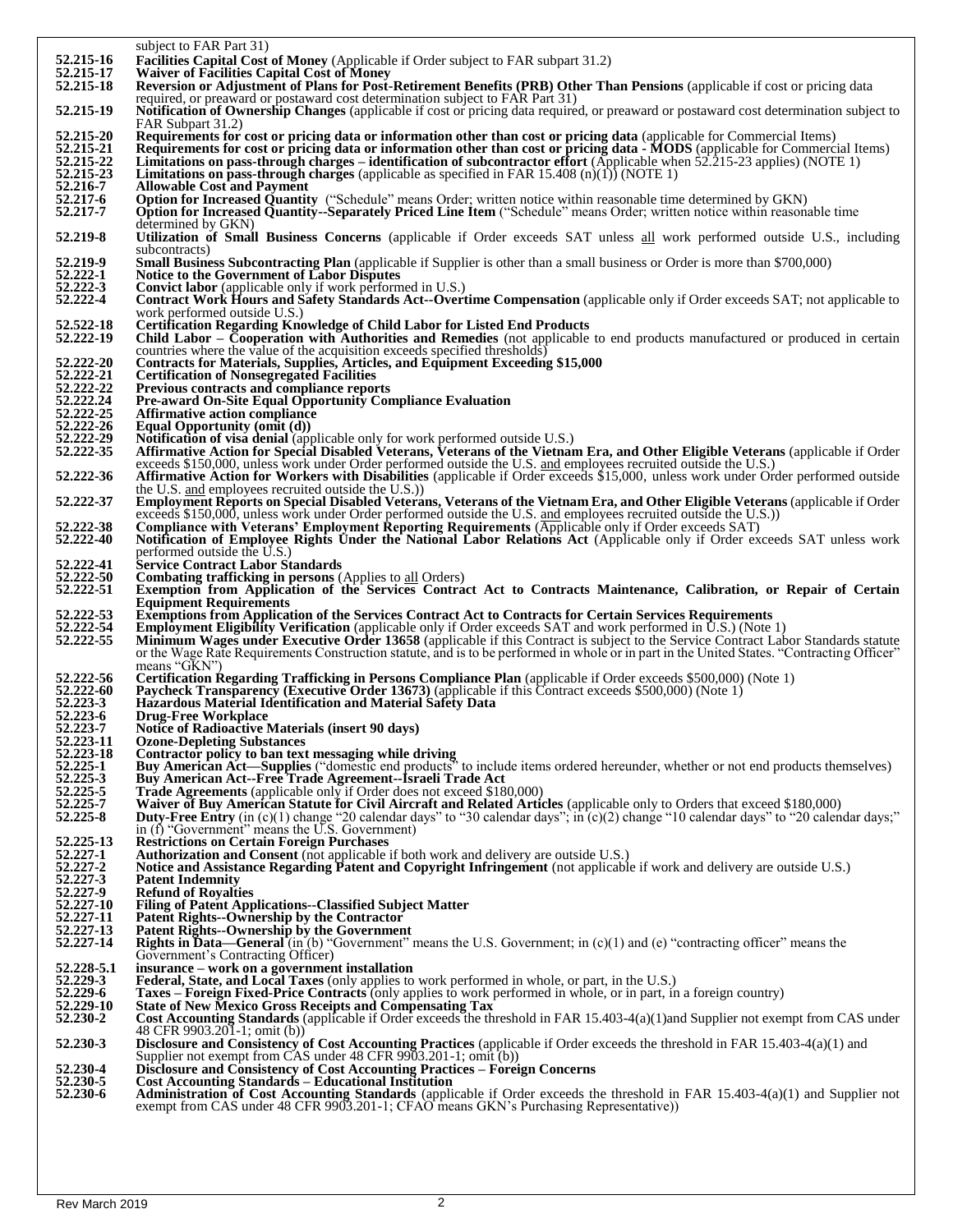| 52.232-17                        | <b>Interest</b>                                                                                                                                                                                                           |
|----------------------------------|---------------------------------------------------------------------------------------------------------------------------------------------------------------------------------------------------------------------------|
| 52.232-40                        | <b>Providing Accelerated Payments to Small Business Subcontractors</b>                                                                                                                                                    |
| 52.233-3                         | <b>Protest after Award</b> (in (f) omit the phrase "and pursuant to the requirements of Subpart 32.6")                                                                                                                    |
| 52.234-1<br>52.237-3             | <b>Industrial Resources Developed under Defense Production Act Title III</b><br><b>Continuity of Services</b>                                                                                                             |
| 52.239-1                         | <b>Privacy or Security Safeguards</b>                                                                                                                                                                                     |
| 52.242-13                        | <b>Bankruptcy</b> (applicable to Orders exceeding SAT)                                                                                                                                                                    |
| 52.242-15                        | <b>Stop Work Order</b>                                                                                                                                                                                                    |
| 52.242-17                        | <b>Government Delay of Work</b>                                                                                                                                                                                           |
| 52.243-1                         | <b>Changes – Fixed Price</b>                                                                                                                                                                                              |
| $52 - 243 - 6$                   | <b>Change order accounting</b>                                                                                                                                                                                            |
| 52.244-2                         | <b>Subcontracts (Including Alternate I) (NOTE 1)</b>                                                                                                                                                                      |
| 52.244-5<br>52.244-6             | <b>Competition in subcontracting</b> (NOTE 1) (applicable only if Order exceeds SAT)                                                                                                                                      |
| 52.245-1                         | <b>Subcontracts for Commercial Items</b><br><b>Government Property</b>                                                                                                                                                    |
| 52.245-2                         | Government Installation Operation Services (unless otherwise provided, all Government and GKN furnished property is "as-is")                                                                                              |
| 52.245-9                         | <b>Use and Charges</b>                                                                                                                                                                                                    |
| 52.246-1                         | <b>Contractor Inspection Requirements</b> (applicable to Orders at or below SAT)                                                                                                                                          |
| 52.246-2                         | <b>Inspection of Supplies—Fixed Price</b> (applicable to Orders exceeding SAT)                                                                                                                                            |
| 52.246-3                         | <b>Inspection of Supplies – Cost – Reimbursement</b>                                                                                                                                                                      |
| 52.246-4                         | <b>Inspection of Supplies – Cost – Reimbursement</b>                                                                                                                                                                      |
| 52.246-16<br>52.246-17           | <b>Responsibility for Supplies</b><br><b>Warranty of Supplies of a Noncomplex Nature</b>                                                                                                                                  |
| 52.246-18                        | <b>Warranty of Supplies of a Complex Nature</b>                                                                                                                                                                           |
| 52, 247 - 63                     | Preference for U.S. Flag Air Carriers                                                                                                                                                                                     |
| 52.247-64                        | <b>Preference for Privately Owned U.S.-Flag Commercial Vessels</b> (in $(c)(1)$ "subcontractor" means Supplier)                                                                                                           |
| 52.248-1                         | Value Engineering (applicable if Order exceeds SAT; in (c)(5) and (m) "Government" means the U.S. Government)                                                                                                             |
| 52.249-2<br>52.249-5             | <b>Termination for Convenience of the Government</b> (Fixed-Price)<br><b>Termination for Convenience of the Government (Educational and other Nonprofit Institutions)</b>                                                 |
| 52.249-8                         | <b>Default</b> (Fixed-Price Supply and Service)                                                                                                                                                                           |
|                                  |                                                                                                                                                                                                                           |
| <b>DFARS</b>                     | TITLE                                                                                                                                                                                                                     |
| 252.203-7000                     | <b>Requirements Relating to Compensation of Former DoD Officials</b>                                                                                                                                                      |
| 252.203-7001                     | Prohibition on Persons Convicted of Fraud or Other Defense-Contract-Related Felonies (applicable if Order exceeds                                                                                                         |
|                                  | simplified acquisition threshold and GKN is prime contractor to the Government)                                                                                                                                           |
| 252, 203-7002<br>252, 203-7003   | <b>Requirement to Inform Employees of Whistleblower Rights</b><br>Agency Office of the Inspector General (applicable when FAR 52.203-13 applies to this Contract.)                                                        |
| 252-203-7004                     | <b>Display of Fraud Hotline Poster(s)</b> (applicable in lieu FAR 52.203-14.)                                                                                                                                             |
| 252, 203-7005                    | <b>Representation Relating to Compensation of Former DoD Officials</b>                                                                                                                                                    |
| 252,204-7000                     | Disclosure of Information (change "10 days" to "30 days")                                                                                                                                                                 |
| 252.204-7008                     | Compliance with safeguarding covered defense information controls                                                                                                                                                         |
| 252, 204-7009                    | Limitations on the use or disclosure of third-party contractor reported cyber incident information                                                                                                                        |
| 252, 204-7012<br>252, 204-7015   | Safeguarding Covered Defense Information and Cyber Incident Reporting<br>Disclosure of Information to litigation support contractors                                                                                      |
| 252,209-7004                     | Subcontracting with firms owned or controlled by the government of a terrorist country (Note 1)                                                                                                                           |
| 252.211-7003                     | <b>Item Identification and Valuation</b>                                                                                                                                                                                  |
| 252,211-7007                     | Reporting of government furnished property                                                                                                                                                                                |
| 252, 211-7008                    | Use of Government assigned serial numbers (NOTE 1)                                                                                                                                                                        |
| 252, 215-7002                    | <b>Cost estimating system requirements</b> (applicable if cost or pricing data is required) (NOTE 1)                                                                                                                      |
| 252.215-7009<br>252.219-7003     | <b>Proposal Adequacy Checklist</b> (only when certified cost and pricing data required)                                                                                                                                   |
| 252,222-7002                     | <b>Small Business Subcontracting Plan (DOD Contracts)</b><br>Compliance with local labor laws (applies only to work performed outside U.S.)                                                                               |
| 252.222-7006                     | Restrictions on the use of mandatory arbitration agreements (applicable if this Order exceeds \$1 million) (NOTE 1)                                                                                                       |
| 252,223-7001                     | <b>Hazard Warning Labels</b>                                                                                                                                                                                              |
| 252,223-7008                     | <b>Prohibition of Hexavalent Chromium</b>                                                                                                                                                                                 |
| 252,225-7001                     | Buy American Act and Balance of Payments Program ("domestic end products" to include items ordered hereunder, whether or                                                                                                  |
|                                  | not end products themselves; Supplier shall submit certification to GKN as reasonably requested)                                                                                                                          |
| 252, 225-7002                    | Qualifying country sources as subcontractors                                                                                                                                                                              |
| 252,225-7003                     | Report of intended performance outside the United States and Canada – submission with offer (Note 1) (Order exceeds                                                                                                       |
|                                  | \$13.5M)                                                                                                                                                                                                                  |
| 252.225-7004                     | Report of Intended Performance Outside the United States and Canada – Submission after Award (Note 1) (Order exceeds                                                                                                      |
|                                  | \$13.5M)                                                                                                                                                                                                                  |
| 252,225-7007                     | Prohibition on acquisition of United States munitions list items from communist Chinese military companies                                                                                                                |
| 252,225-7008                     | Restriction on acquisition of specialty metals                                                                                                                                                                            |
| 252,225-7009                     | Restrictions on acquisition of certain articles containing specialty metals (applicable if delivered items contain specialty                                                                                              |
|                                  | metals.                                                                                                                                                                                                                   |
|                                  | Paragraph (d) is deleted)                                                                                                                                                                                                 |
| 252.225-7012                     | <b>Preference for Certain Domestic Commodities</b>                                                                                                                                                                        |
| 252.225-7013                     | <b>Duty Free Entry</b>                                                                                                                                                                                                    |
| 252,225-7016                     | <b>Restriction on Acquisition of Ball and Roller Bearings</b>                                                                                                                                                             |
| 252.225-7021                     | Trade Agreements ("end products" shall include the items ordered hereunder)                                                                                                                                               |
| 252, 225-7025                    | <b>Restriction on acquisition of forgings</b>                                                                                                                                                                             |
| 252,225-7030                     | Restriction on Acquisition of Carbon, Alloy, and Armor Steel Plate                                                                                                                                                        |
| 252, 225-7033<br>252, 225 - 7036 | Waiver of United Kingdom levies (applicable if Order exceeds \$1 Million with a United Kingdom firm)<br>Buy American Act – Free Trade Agreements – Balance of Payments Program (Alternate I applies if in prime contract) |
| 252, 225-7043                    | Antiterrorism/force protection policy for defense contractors outside the United States (applicable if Supplier will be                                                                                                   |
|                                  | performing or traveling outside the United States under this Order)                                                                                                                                                       |
| 252,225-7048                     | <b>Export-Controlled Items</b>                                                                                                                                                                                            |
| 252,226,7001                     | Utilization of Indian Organizations, Indian-Owned Economic Enterprises, and Native Hawaiian Small Business Concerns                                                                                                       |
|                                  | (applicable if Order exceeds \$500,000)                                                                                                                                                                                   |
| 252.227-7013                     | Rights in technical data - noncommercial items                                                                                                                                                                            |
| Rev March 2019                   | 3                                                                                                                                                                                                                         |
|                                  |                                                                                                                                                                                                                           |